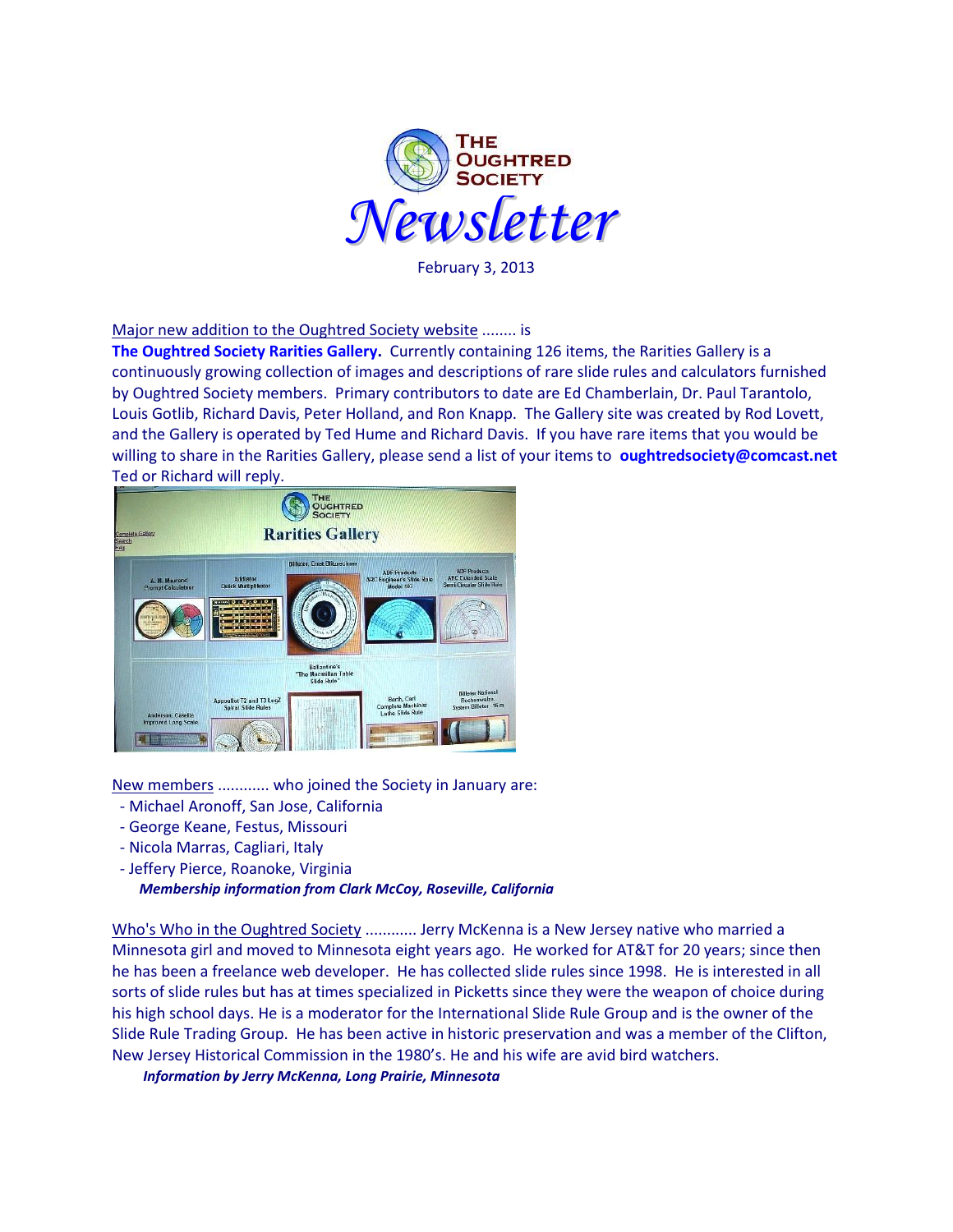**LAST CALL !!!** Winter Meeting in Tucson ............ will be Saturday, February 16 at the world-renowned Pima Air and Space Museum. There will be a slide rule talk, displays, auction, and estate sale with several hundred slide rules. Dick Rose of Vintage Instruments will be there with slide rule bargains. Oughtred Society members and non-members are invited to attend. Cost is only \$35. Details and registration at **[www.oughtred.org](http://www.oughtred.org/)**

## *By Martha Prince, Tucson, and Richard Davis, Las Vegas, meeting co-hosts.*

Member activities ............ Ed Chamberlain provides a display each year at the request of the Howe Library in Hanover, New Hampshire, home of Dartmouth College. The library staff reports that Ed's displays receive the most comments from library visitors of any displays the library has. Ed says," Clearly the artistic quality of many of the cylindircal and circular slide rules, as well as some of the older slide rules, catches the eyes of many." Ed has also provided a display for the American Precision Museum in Windsor, Vermont (who has a K&E slide rule dividing engine), and for an annual meeting of the New Hampshire Chapter of the American Society of Civil Engineers.



*Information by Ed Chamberlain, Etna, New Hampshire*

2102 Membership Report ............ indicates little change from previous years.

|      | <b>Year Members New</b> |    |
|------|-------------------------|----|
| 2012 | 423                     | 40 |
| 2011 | 431                     | 44 |
| 2010 | 411                     | 36 |
| 2009 | 423                     | 32 |
| 2008 | 448                     | 48 |

On a positive note, renewals in 2012 came in much earlier in the year than in the past. The same is holding true for 2013. With the Journal's being on time, the membership seems to be much happier than in the past. At this point in 2013 we have 234 renewals, a high for this time of the year. The new PayPal auto-renewal system has been used by 30 members.

 *Membership information from Clark McCoy, Roseville, California*